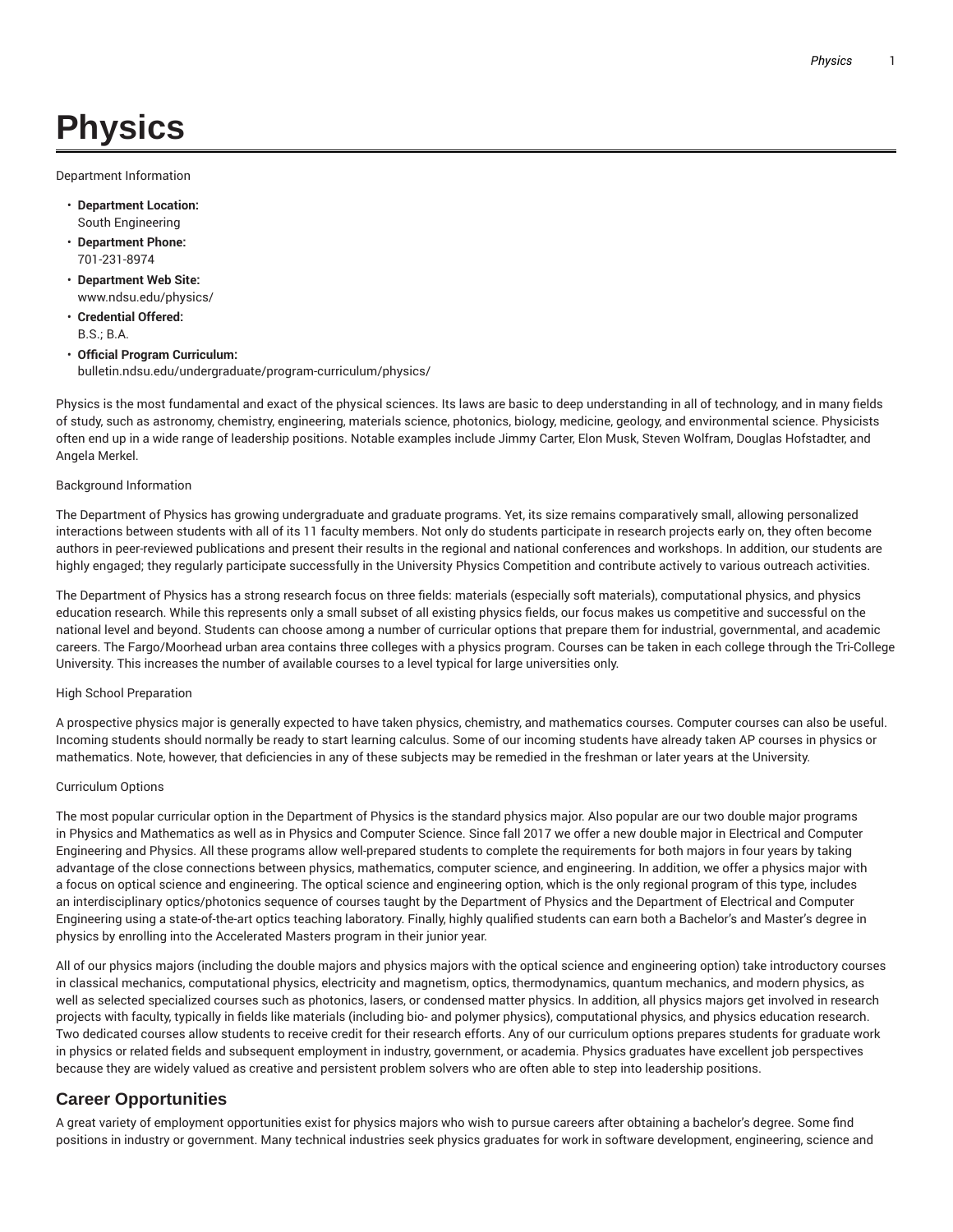lab technician positions, management and sales. According to the results of the National Association of Colleges and Employers Winter 2016 Salary Survey, physics majors were expected to receive an average starting salary of \$65,250.

As technology continues to develop, there will be a need for skilled people to make new discoveries in the basic sciences. Because of this, talented physics majors are encouraged to pursue the doctoral degree. Outstanding doctoral graduates in physics find research and teaching positions in universities or employment in government laboratories and research-oriented industries.

An education in physics is so fundamental that it provides an excellent preparation for graduate education in nearly every technical field, including engineering. Additionally, North Dakota State University graduates in physics have entered medical schools and have studied law. One past graduate received a doctorate in biophysics and now works at the University of Minnesota Medical School; another is at the Mayo Clinic in Rochester, Minn. Some of our recent graduates worked on advanced degrees in biomedical engineering, chemical physics, electrical engineering, solid-state physics, meteorology and radiological science. A number of recent graduates have pursued graduate studies at schools such as Cornell University, Michigan State University, the University of Minnesota, Carnegie Mellon University, Ohio State University, University of Illinois at Chicago, State University of New York Stony Brook, Rutgers University and Northwestern University.

## **Financial Aid**

Financial aid at NDSU is available in the form of loans, grants, scholarships, and work-study. Students who qualify for federal college work-study may be paid for work on department research projects. Highly qualified students may be hired through the Department of Physics or the College of Science and Mathematics as undergraduate Research Assistants (RA) or Learning Assistants (LA).

## **Internships**

The Cooperative Education Program provides students the opportunity to earn money and gain valuable experience by spending one or more semesters working in industrial or government laboratories. Internship opportunities include Sanford Medical Center in Fargo and NASA. Students may also apply to participate in research projects through the Department of Physics or Research Experience for Undergraduates program at NDSU or other institutions.

# **Plan of Study**

Please note this is a sample plan of study and not an official curriculum. Actual student schedules for each semester will vary depending on start year, education goals, applicable transfer credit, and course availability. Students are encouraged to work with their academic advisor on a regular basis to review degree progress and customize an individual plan of study.

| Freshman                                |                       |                                                      |                |
|-----------------------------------------|-----------------------|------------------------------------------------------|----------------|
| Fall                                    | <b>Credits Spring</b> |                                                      | <b>Credits</b> |
| <b>PHYS 171</b>                         |                       | 1 PHYS 251<br>& 251L                                 | 5              |
| <b>MATH 165</b>                         |                       | 4 PHYS 251R                                          | $\mathbf{1}$   |
| <b>CHEM 150</b><br>& CHEM 160           |                       | 4 MATH 129 or 329                                    | 3              |
| ENGL 110 or 120 (based on<br>placement) |                       | 4 MATH 166                                           | $\overline{4}$ |
| Wellness Gen Ed                         |                       | 2 CHEM 151<br>& CHEM 161                             | 4              |
|                                         | 15                    |                                                      | 17             |
| Sophomore                               |                       |                                                      |                |
| Fall                                    | <b>Credits Spring</b> |                                                      | <b>Credits</b> |
| <b>PHYS 252</b><br>& 252L               |                       | 5 CSCI 161                                           | 4              |
| <b>PHYS 252R</b>                        |                       | 1 PHYS 350                                           | 3              |
| <b>MATH 265</b>                         |                       | 4 MATH 266                                           | 3              |
| <b>CSCI 160</b>                         |                       | 4 COMM 110                                           | $\mathbf{3}$   |
|                                         |                       | Humanities/Fine Arts & Global<br>Perspectives Gen Ed | 3              |
|                                         | 14                    |                                                      | 16             |